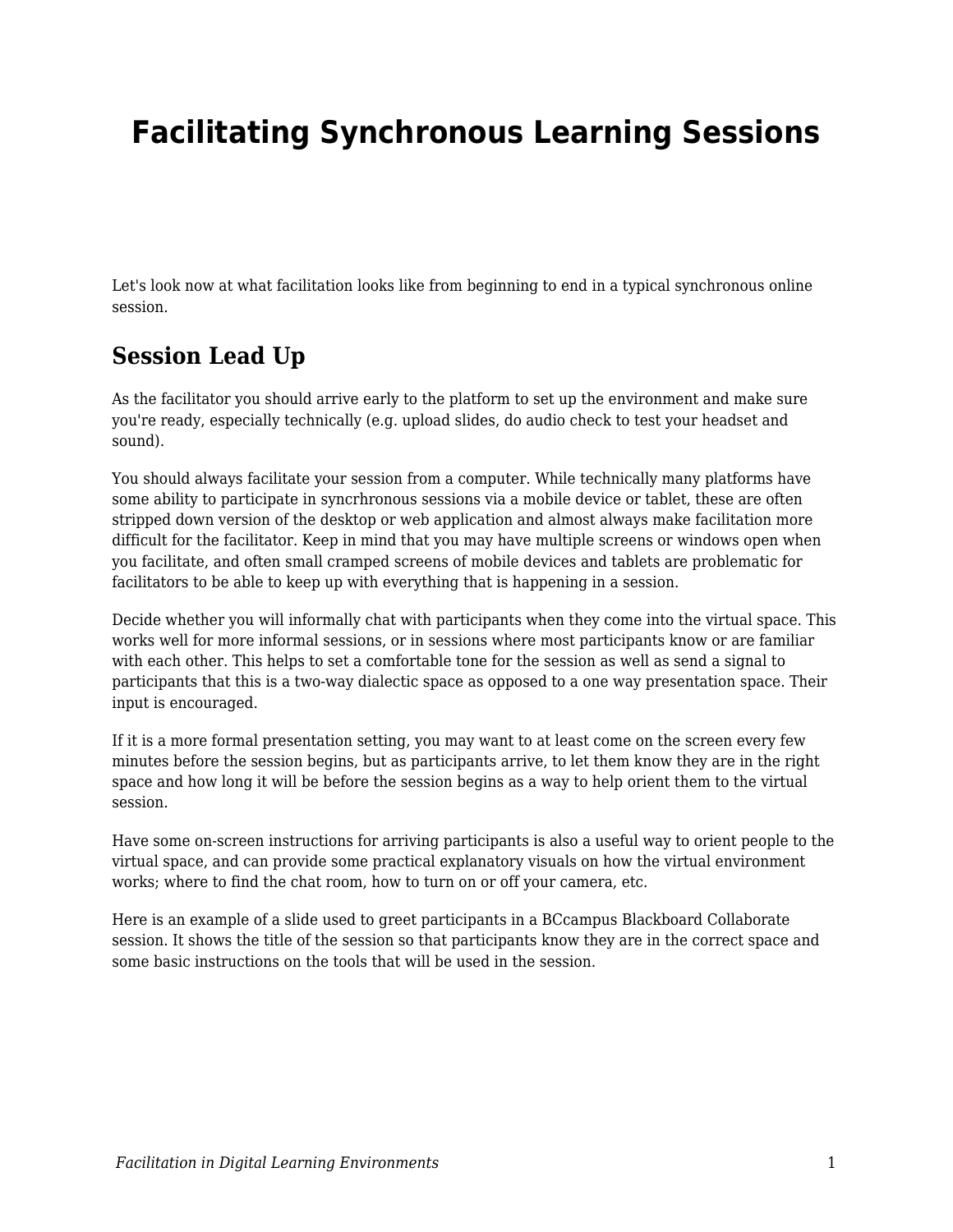| <b>BCcampus</b><br>Learning. Doing. Leading.                                                           |                       |                                                                                                                                                                                                                              | <b>Welcome to Online Learning Basics!</b>                                                                                                                   |
|--------------------------------------------------------------------------------------------------------|-----------------------|------------------------------------------------------------------------------------------------------------------------------------------------------------------------------------------------------------------------------|-------------------------------------------------------------------------------------------------------------------------------------------------------------|
| Mic<br>Your<br>on/off<br>status<br>$\varnothing$                                                       | Camera<br>on/off<br>囜 | Ask a<br>question<br>$\beta'$                                                                                                                                                                                                | Audio. Please keep off unless you<br>wish to speak<br>Chat &<br><b>Settings</b><br>Video. Camera off saves bandwidth &<br>results in better experience<br>《 |
| <b>Open Session menu</b><br>Use the Session Panel (top<br>left of your screen) to leave<br>the webinar |                       | <b>Chat &amp; Settings panel</b><br>Introduce yourself in Chat.<br>The chat is monitored, so feel<br>to use it to ask questions<br>during webinar<br>Use gear icon to set up audio<br>& video and/or adjust your<br>settings | Everyone<br>Clint Lalonde<br>8:40 AM<br>Introduce vourself in the chat window<br>$rac{\text{close}}{\text{chat 8}}$<br>settings<br>Say something            |
| $\leftarrow$<br>Leave Session                                                                          |                       | Use participants icon to see<br>others in webinar                                                                                                                                                                            | $\overrightarrow{C}$<br>íō,                                                                                                                                 |

## **Session Opening**

If you have kept your video camera off during the pre-session, start by turning on your video camera to give you a more immediate presence in the space. If you are recording your session, let the participants know you are going to begin recording the session and hit the record button.

It pays to spend a moment before the session to think about what you will say to start the session. Have a warm and friendly greeting when you begin helps you start off confidently and with good energy.

For some geographical contexts, it is customary to begin online sessions with an Indigenous land acknowledgement done from the perspective of the lands you are currently physically located on.

In your opening, you may wish to cover any norms or "ground rules" that you'd like the group to adhere to during the session. A common norm in web conferencing, for example, is for people to keep their mics turned off unless they are actively speaking. Another common norm is to state whether or not chat will be monitored or checked during the session and providing participants the option to use the chat.

Briefly address the purpose of the session and the session objectives or outcomes so that your participants know what to expect. Including an agenda here may be very relevant here.

Finally, you may wish to have participants introduce themselves, or (time permitting) incorporate a small ice breaker activity into your opening depending on the purpose or goal of your virtual session. This is especially important if this is the first of many meetings of a group, for example a group of learners at the beginning of a course who may meet many times throughout the course. An icebreaker or, at the very least, introductions are essential in your first session to begin to establish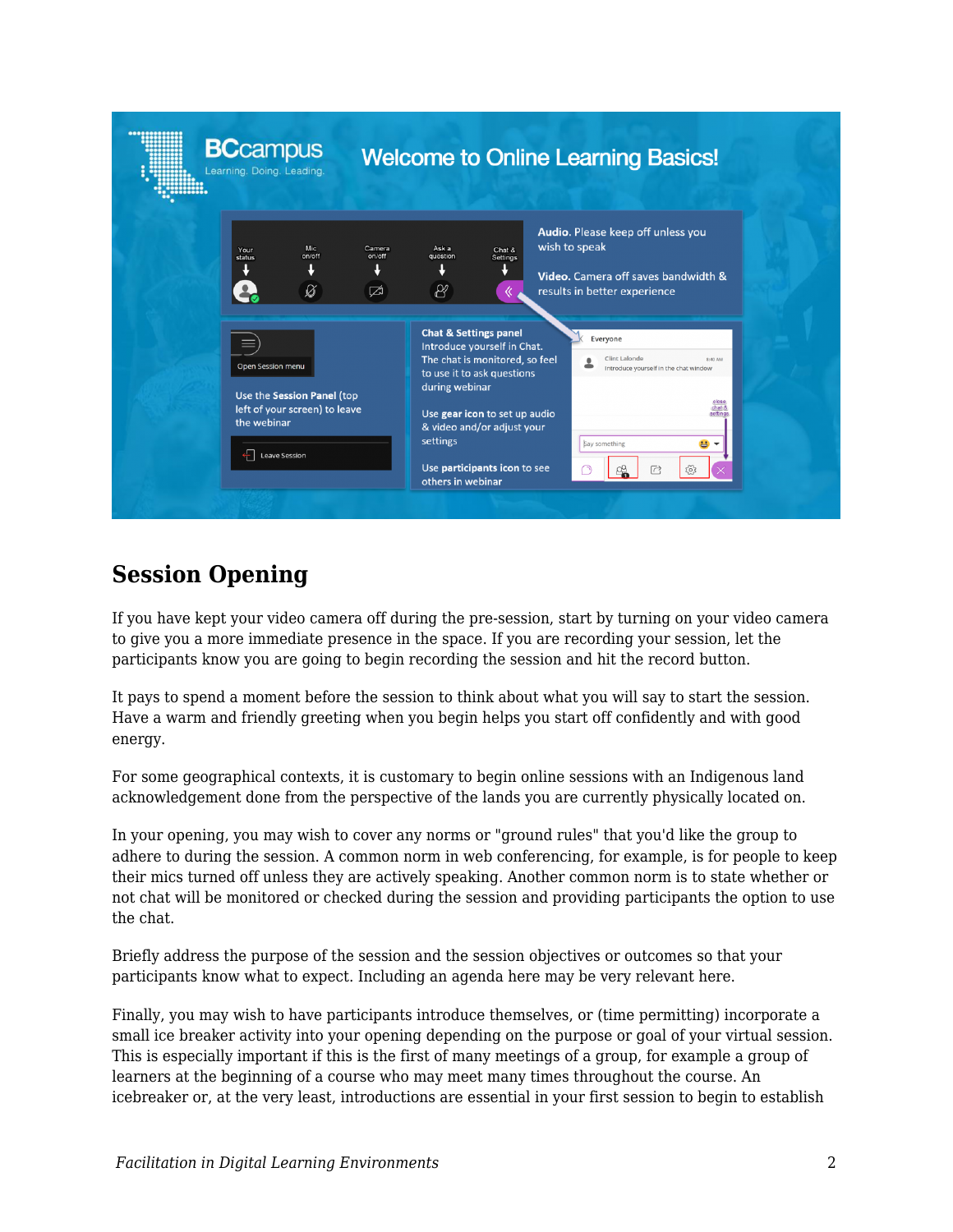relationships and develop a learning community.

# **Active, Participatory Learning**

You will now be facilitating your session plan encouraging active, participatory learning. Hopefully, you've designed a good balance of interactive activities to keep people awake and engaged.

Watch your session plan and the clock closely during your session because - just like when facilitating face to face - you may need to make decisions around either encouraging or reigning in the conversation according to the time you have.

Also, stop from time to time to check in on the chat. There may be a valuable back-channel conversation or questions there that are relevant to the conversation. You may want to have set check-ins where you stop to check the chat. Or, if you are co-facilitating, have your co-facilitator watch the chat and alert you to the conversation or questions in the chat. There are few things more frustrating for learners than posting a question in chat and having the facilitator miss the question.

# **Technical Skill and Comfort**

If you are solo facilitating, then during your session you will simultaneously have to facilitate and competently manage the technical environment. You may need to give your participants brief instructions about how to use the platform if they are new to it. Remember, if things go wrong (and they often do) keep as calm as you can. You can always ask for assistance from your participants if you really get stuck.

To mitigate any mishaps, it's a good idea to:

- a. spend time well ahead of the session practicing in the platform by yourself or with a cofacilitator or helper, and
- b. think through what you'd do if the technology doesn't work in certain ways. What's your backup plan?

### **Visual and Technical Resources**

#### **Slide decks**

If you're planning on using a PowerPoint slide deck for your session, make sure you adhere to best practices around putting together slides. (You may enjoy Seth Godin's blog pos[t](http://sethgodin.typepad.com/seths_blog/2007/01/really_bad_powe.html) [Really Bad](http://sethgodin.typepad.com/seths_blog/2007/01/really_bad_powe.html) [PowerPoint\)](http://sethgodin.typepad.com/seths_blog/2007/01/really_bad_powe.html). Ensure your slides are clear, uncluttered and appealing.

Take advantage of the virtual environment with your slides in ways that are difficult to do face to face. For example, in the synchronous online classroom your participants have the ability to interact with your slides, so think about how you can incorporate some that participants can do something with. For example, can they draw on them? Type a word or short phrase? Highlight something? Circle images on your slide that may describe how they're feeling or think about something? Indicate where they might be on some continuum that you've provided by drawing a line on the screen?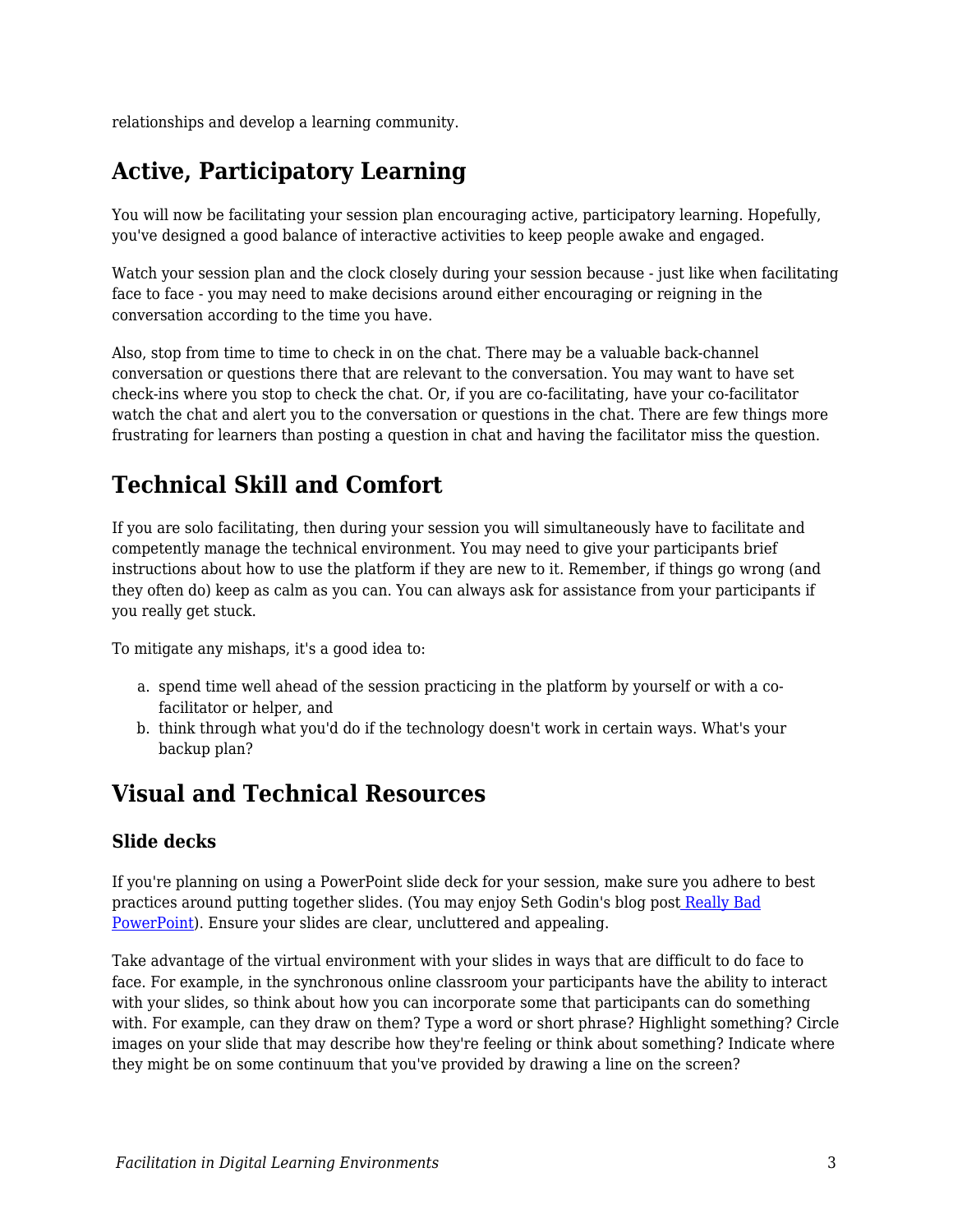#### **Modes**

Keep in mind that sometimes platforms have different "modes" that you can use to your advantage. For example, Blackboard Collaborate has not only a whiteboard mode which allows you to interact with the whiteboard using the toolbar and show PowerPoint decks, but a screen sharing mode as well. This means that you can visit a website together or share your desktop. Check the platform that you're using to see what the possibilities are.

#### **Headsets**

A technical must-have when facilitating in synchronous online environments is a headset. Often, computer speakers and a built-in computer microphone don't lead to the best sound quality for you or others. If you are doing a lot of virtual facilitation, it pays to invest in a good quality headset.

#### **Communication**

As always, communication skills are important to be aware of when facilitating. Try to maintain awareness about how you are communicating with your participants as you are facilitating. What do you look like on camera when your video feed is on? Do you look confident and comfortable and dressed typically for your work environment or do you look and sound like you just got out of bed? What about your tone of voice - is it clear and measured? Is your pace effective? You want to feel "authentically you" as you facilitate online but you also may have to purposely focus on maintaining a certain level of energy, just like you would if you were facilitating in person. Don't forget to use humour if it comes naturally to you and is appropriate in the situation.

#### **Co-facilitation**

By this point, if you are working with a co-facilitator or producer for the session, you would have already discussed roles and responsibilities. But recognize that sometimes we co-facilitators can forget our roles. If your co-facilitator jumps in to do a part of the session that you were supposed to do (or you do), just go with the flow. If you are both very familiar with the session plan and are prepared ahead of time to lead any piece of the plan, then this won't be a stumbling block for either of you.

#### **Session Closing**

Just like you would in person, provide a summary or wrap-up activity such as a "check out" to close the session. Thank the participants for coming. You may need to indicate follow up or next steps items, or let participants know that an evaluation will be sent to them.

Lastly, don't forget to stop the recorder at an appropriate point. Make sure all participants have exited the room and then close the session properly.

#### **Attribution**

This chapter is adapted from the FLO Synchronous workshop by BCcampus and released under a CC-BY license.